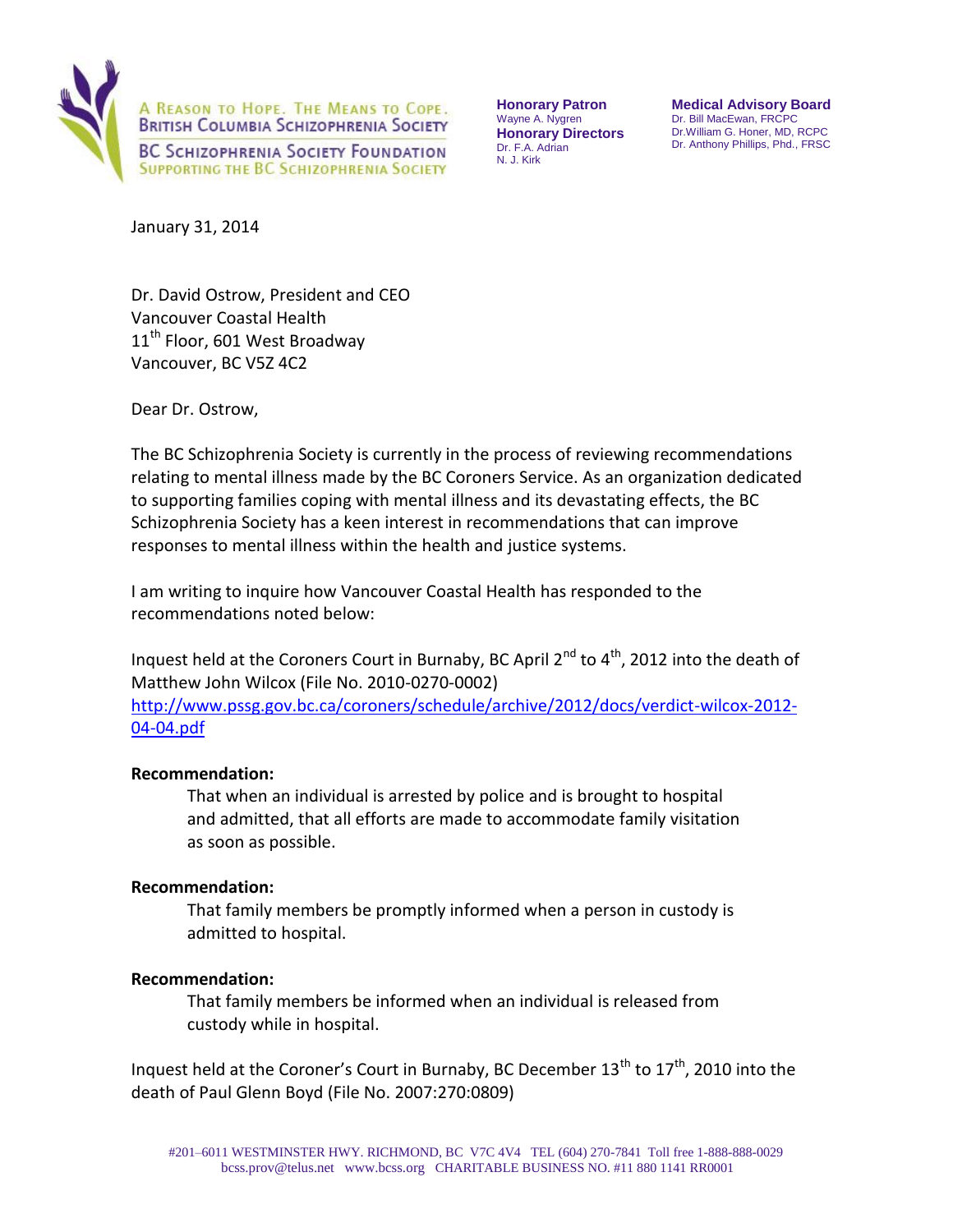# [http://www.pssg.gov.bc.ca/coroners/schedule/archive/2010/docs/verdict-boyd-2007-](http://www.pssg.gov.bc.ca/coroners/schedule/archive/2010/docs/verdict-boyd-2007-0270-0809.pdf) [0270-0809.pdf](http://www.pssg.gov.bc.ca/coroners/schedule/archive/2010/docs/verdict-boyd-2007-0270-0809.pdf)

## **Recommendation:**

We recommend the establishment of a joint databank between the mental health department and the Vancouver Police Department of people with mental health issues.

*Coroner's Comments: The jury heard evidence that police officers often encounter individuals with known mental health issues and that this information may not be available to the officers at the first response level.* 

Inquest held at the Supreme Court of British Columbia in Vernon, BC November 12<sup>th</sup> to  $14<sup>th</sup>$ , 2008 into the death of Christopher Paul Klim (File No. 2007:0562:0069) [http://www.pssg.gov.bc.ca/coroners/schedule/archive/2008/docs/verdict-klim-file-07-](http://www.pssg.gov.bc.ca/coroners/schedule/archive/2008/docs/verdict-klim-file-07-562-0069.pdf) [562-0069.pdf](http://www.pssg.gov.bc.ca/coroners/schedule/archive/2008/docs/verdict-klim-file-07-562-0069.pdf)

## **Recommendation:**

That a Provincial policy be developed regarding the apprehension of patients and/or clients with mental illness history when requesting police assistance.

*Coroner's Comments: The jury heard evidence from Mental Health witnesses that there is no standard protocol in place; once Police were notified in this circumstance of the warrant to apprehend, the matter was basically turned over to them pending apprehension.*

## **Recommendation:**

Mental Health Warrants forwarded to the local police for execution will include an information check list, including but not limited to the following.

- i. Details and descriptors of the patient and/or client.
- ii. Known residences or potential locations to be found.
- iii. Description of mental illness history, behavior and potential response to authority.
- iv. History leading to the issuance of the Mental Health Warrant.
- v. Mental Health contact person information.
- vi. Other comments.

*Coroner's Comments: The jury heard evidence from both Mental Health and Police witnesses who acknowledged the value of detailed information sharing and communication in these types of circumstances.* 

## **Recommendation:**